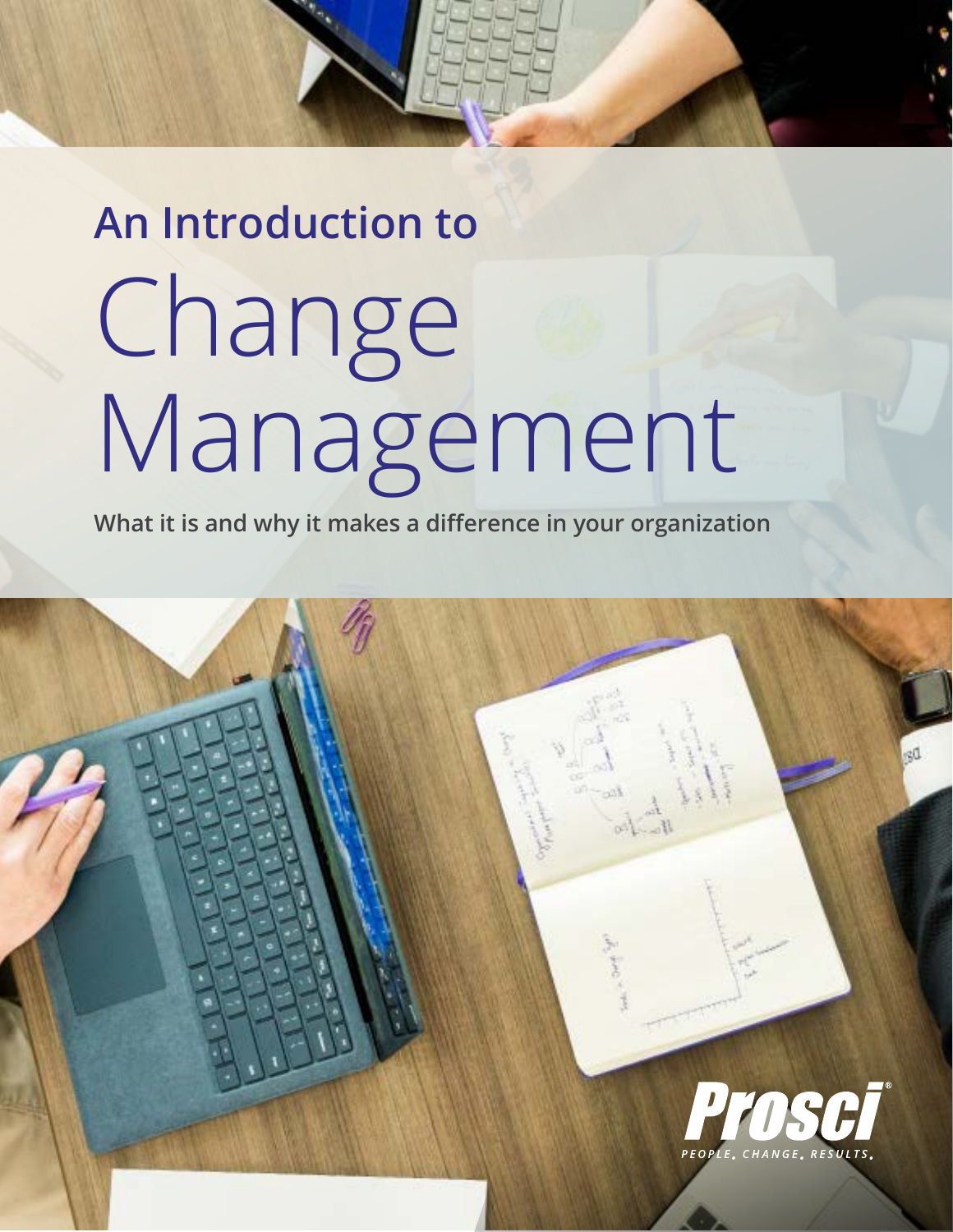

# Table of Contents

| Welcome                                                       | 3               |
|---------------------------------------------------------------|-----------------|
| Why Change Management?                                        | $\overline{4}$  |
| What is Change Management?                                    | $\overline{7}$  |
| Change Management for Individuals                             | 9               |
| Change Management for Organizational Projects and Initiatives | 12 <sup>2</sup> |
| Enterprise Change Management                                  | 14              |
| Benefits and Results of Change Management                     | 16              |
| <b>Next Steps</b>                                             | 17              |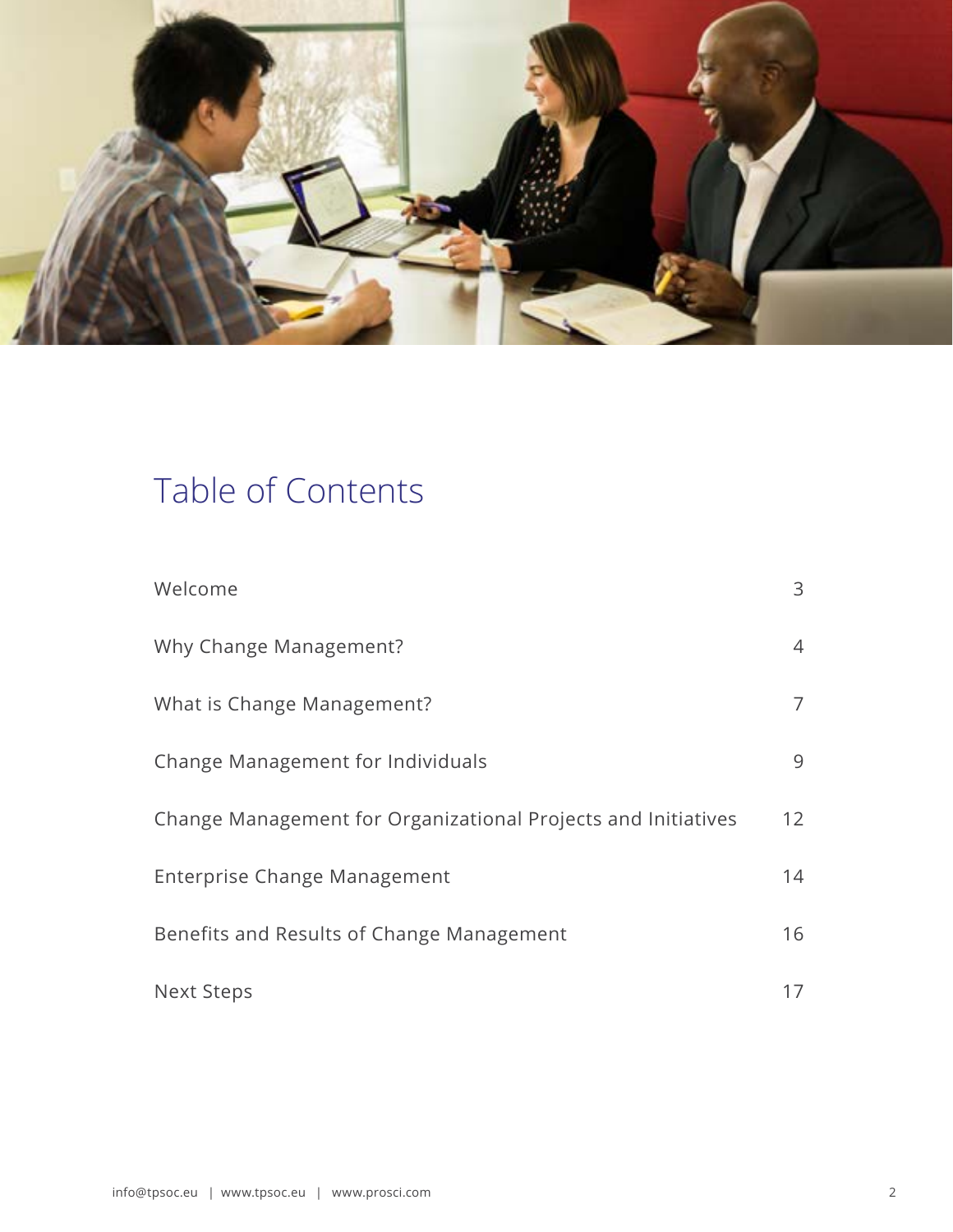## Welcome!

The change landscape is full of initiatives that are on time, on budget, and meet technical requirements but do not deliver expected results and outcomes. The gap between requirements and results? Ensuring that employees effectively adopt and use the change being introduced. This is the reality of change and the reason for change management.

Change management is a structured and intentional approach to support people through change. It prepares, equips and supports individuals through the changes to their jobs. With a dedicated focus on mobilizing adoption and usage, change management supports holistic and successful change.

Over the last two decades, the discipline of change management has grown and evolved. This guide provides a solid foundation covering the what, why and how of managing the people side of change to deliver results. Prosci, the world leader in change management research and development, is here to help you and your organization improve change outcomes through people.

Best regards,

**Tim Creasey** Chief Innovation Officer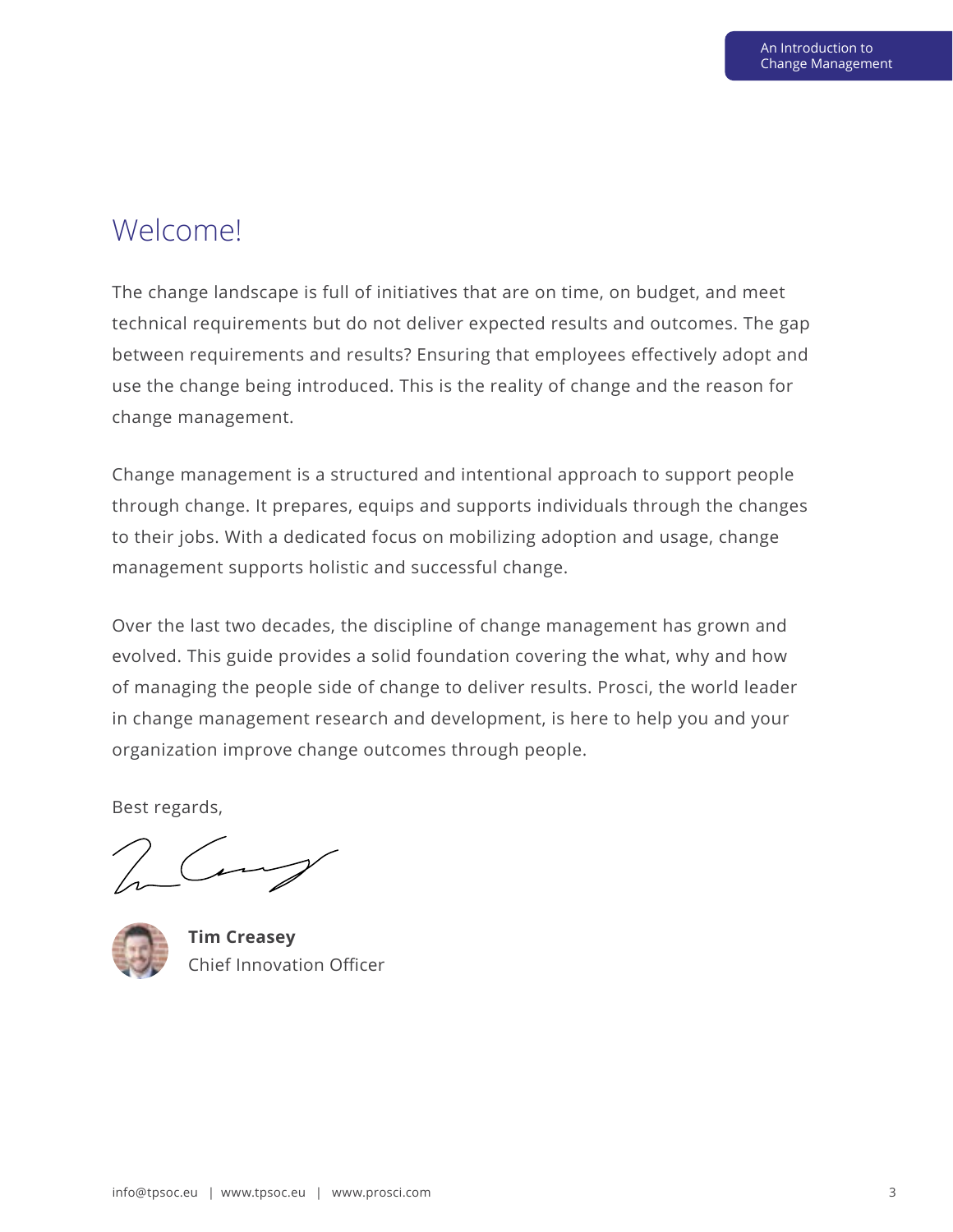## Why Change Management

We are living in a time of great change. To survive and thrive, organizations must successfully manage large and complex change at increasingly rapid rates. Unfortunately, many organizations leave project success to chance.

#### Change Management Increases the Likelihood of Success

Even when organizational changes meet technical requirements and milestones, they can fail to deliver results and benefits. What's missing? The people who bring these changes to life in their day-to-day work. Your initiatives can impact the following aspects of an individual's job:



#### **Prosci's 10 Aspects of Change Impact**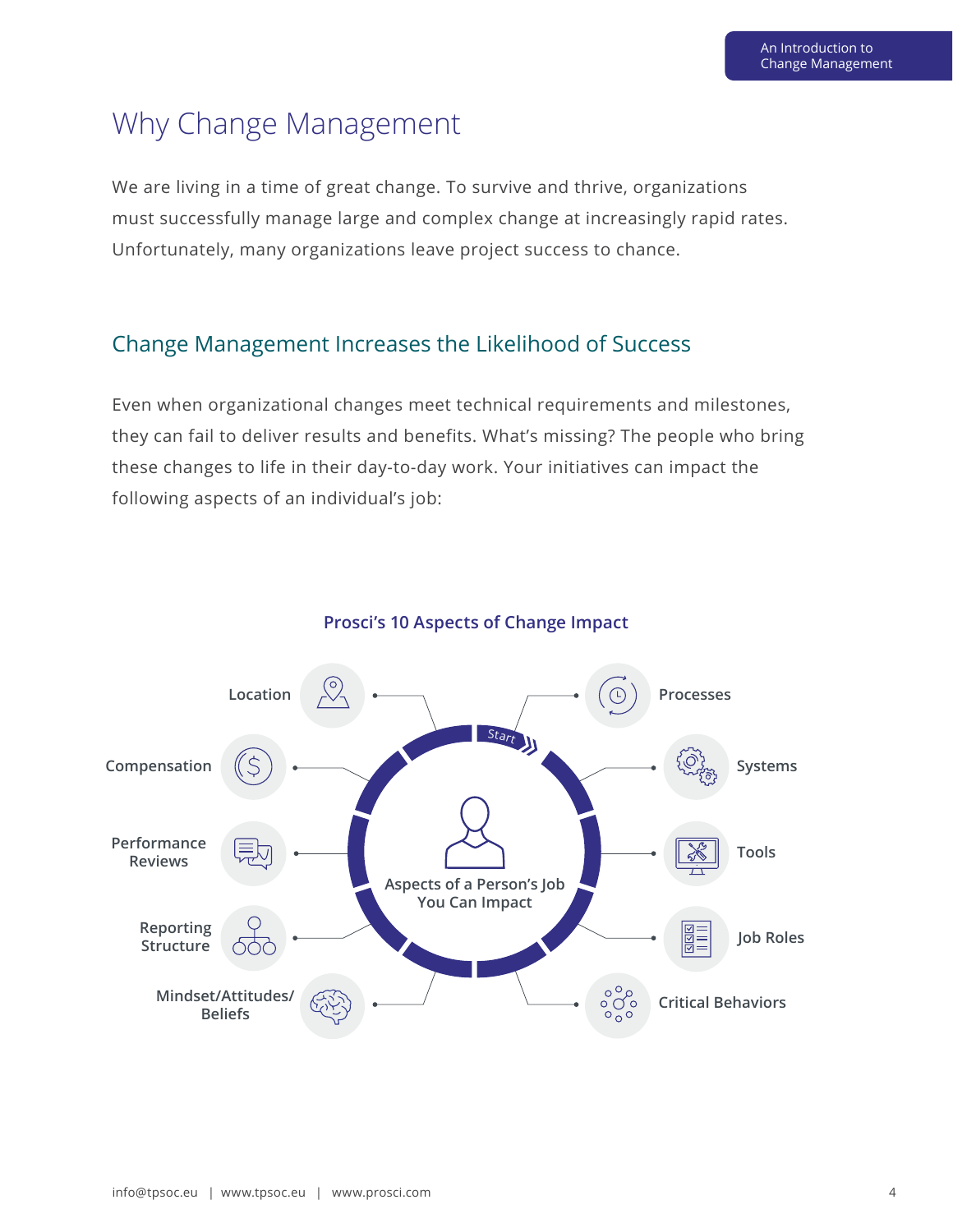The success of your initiative depends on how individuals in the organization embrace and adopt these changes.

The data are abundantly clear. The better we apply change management, the more likely we are to meet project objectives.



**Percentage of respondents that met or exceeded project objectives**

Prosci 2020 Benchmarking Data from 2007, 2009, 2011, 2013, 2015, 2017, 2019

**According to Prosci's Best Practices in Change Management research, initiatives with excellent change management are six times more likely to meet objectives than those with poor change management.**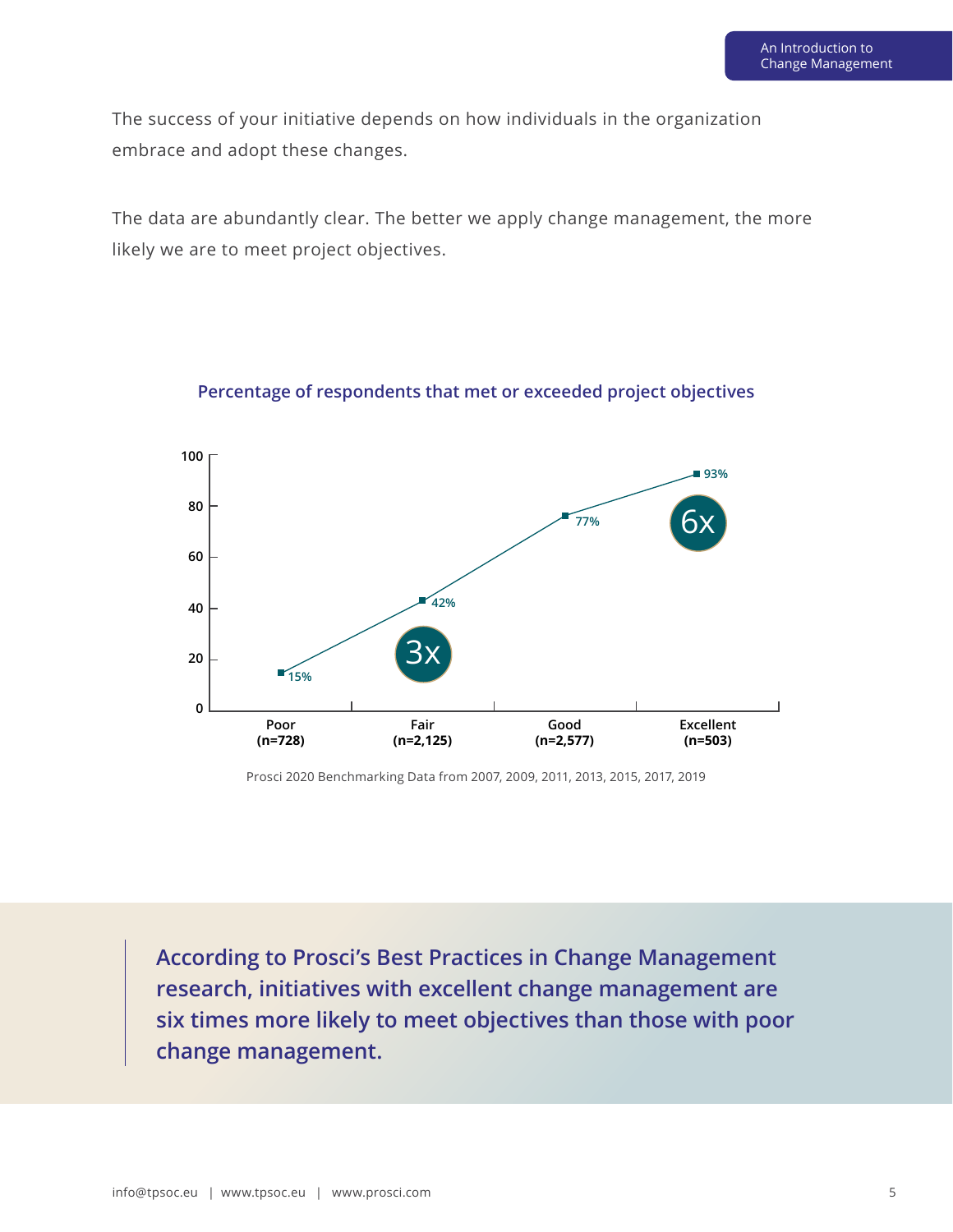## $\sqrt{970}$  of CEOs **76% of CEOs**

said that their ability to adapt to change will be a key competitive advantage.<sup>1</sup>

1 PricewaterhouseCoopers International Limited, editors. *11th Annual Global CEO Survey*. Belfast, Northern Ireland. 2004.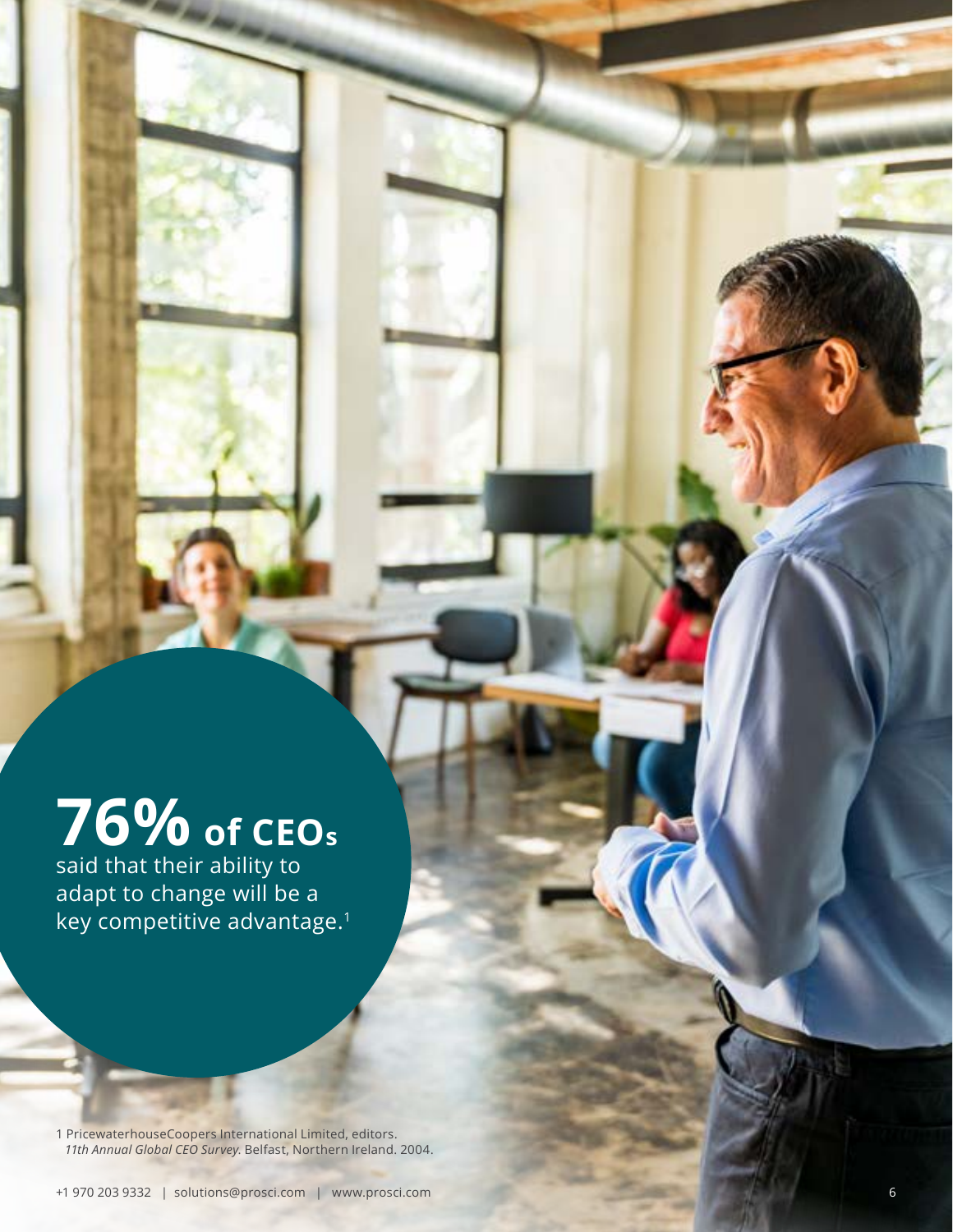

## What Is Change Management?

**Change management is the discipline that guides how we prepare, equip and support individuals to successfully adopt change in order to drive organizational success and outcomes.**

## Change Management Is Both a Process and a Competency



## Change Management as a Process

Effective change management follows a repeatable process and uses a holistic set of tools to drive successful change.



#### Change Management as a Competency

As a competency for leaders, change management is a set of skills that enables change and creates a strategic capability for increasing organizational effectiveness.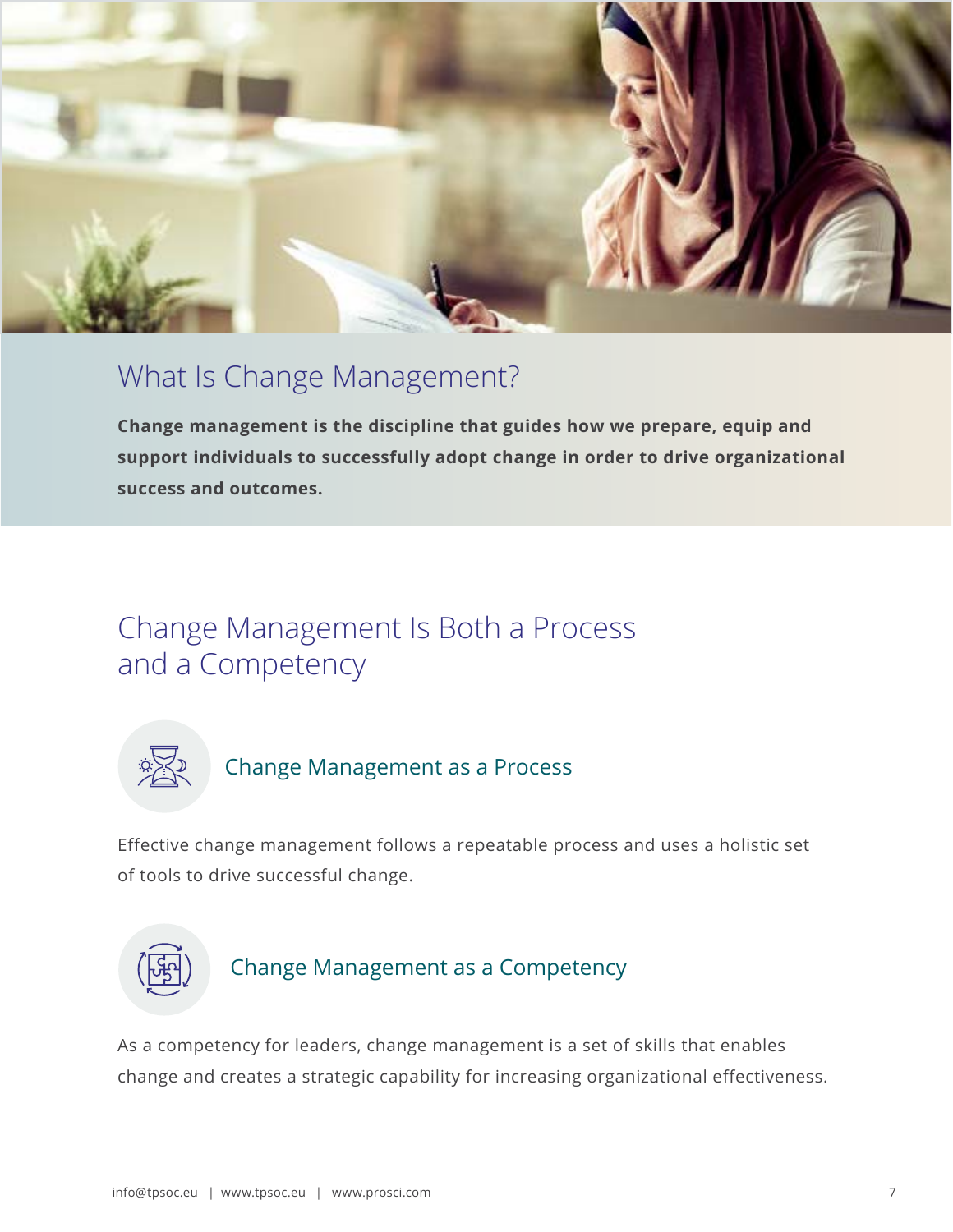## Change Management Happens at 3 Levels

Change management at any level ultimately focuses on how to help employees engage, adopt and use a change in their day-to-day work.

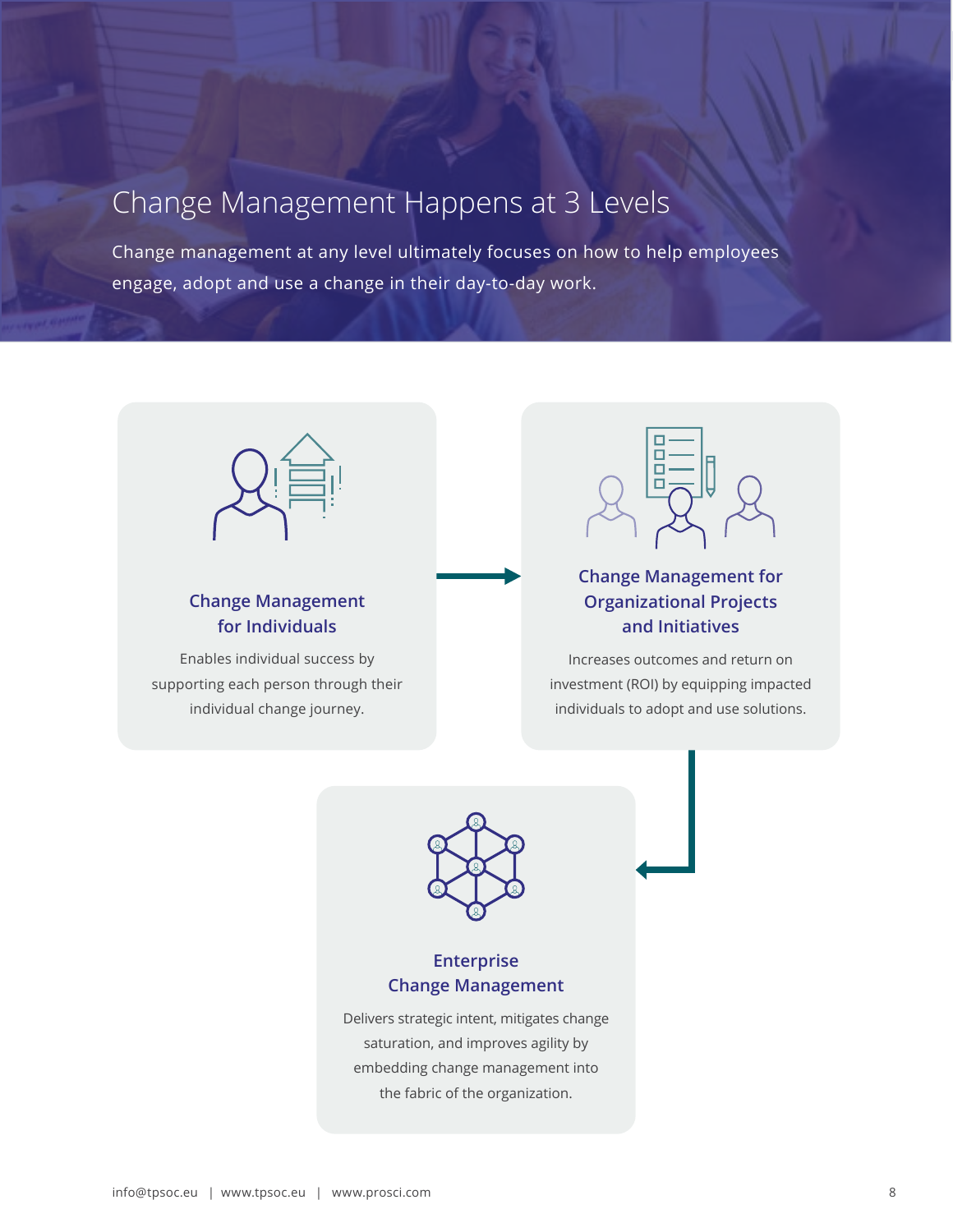## Change Management for Individuals

For an organization to successfully change, individuals need to change. The success of each project ultimately lies with each impacted employee doing their work differently.

Prosci's model of individual change is called the Prosci ADKAR® Model, an acronym for *Awareness*, *Desire*, *Knowledge*, *Ability* and *Reinforcement*:



|           | <b>Awareness</b> of the need for change                |
|-----------|--------------------------------------------------------|
|           | <b>Desire</b> to participate and support the change    |
| K         | <b>Knowledge</b> on how to change                      |
| <u>VA</u> | <b>Ability</b> to demonstrate new skills and behaviors |
|           | <b>Reinforcement</b> to sustain the change             |

**The crux of effective change management is this: leveraging change management activities and skills equips impacted people to make their individual transitions successfully.**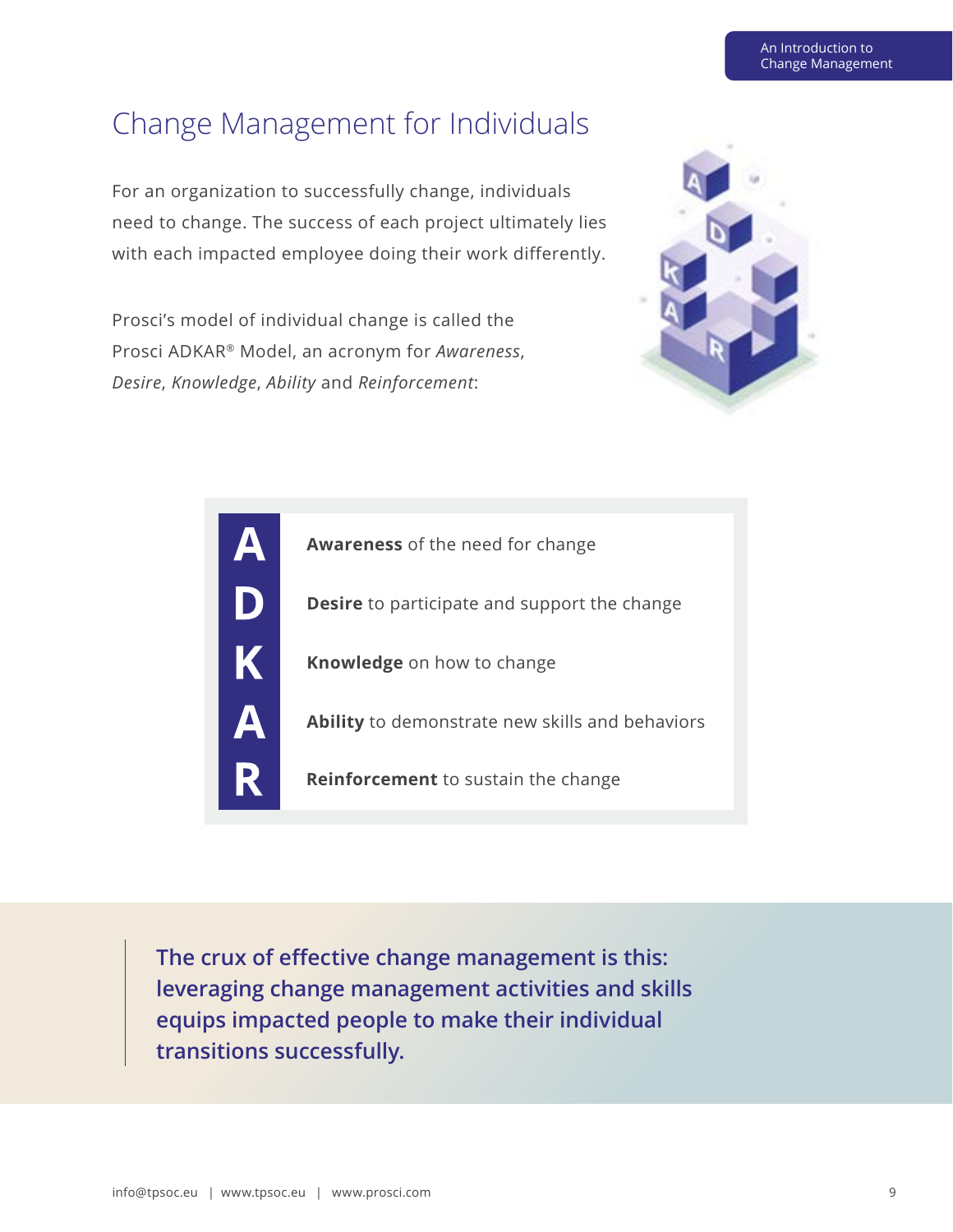Use the Prosci ADKAR Model to:

- Facilitate change with an individual
- Create a common language for change
- Empower managers

?

### **Have you ever been asked to make a change when you didn't know why a change was needed? How did that make you feel?**

Awareness is the first milestone of the Prosci ADKAR Model. Knowing why a change is being made, the nature of the change, and the risk of not changing are key for a successful change.

A change is only successful when every impacted employee has reached the five milestones of the ADKAR Model.

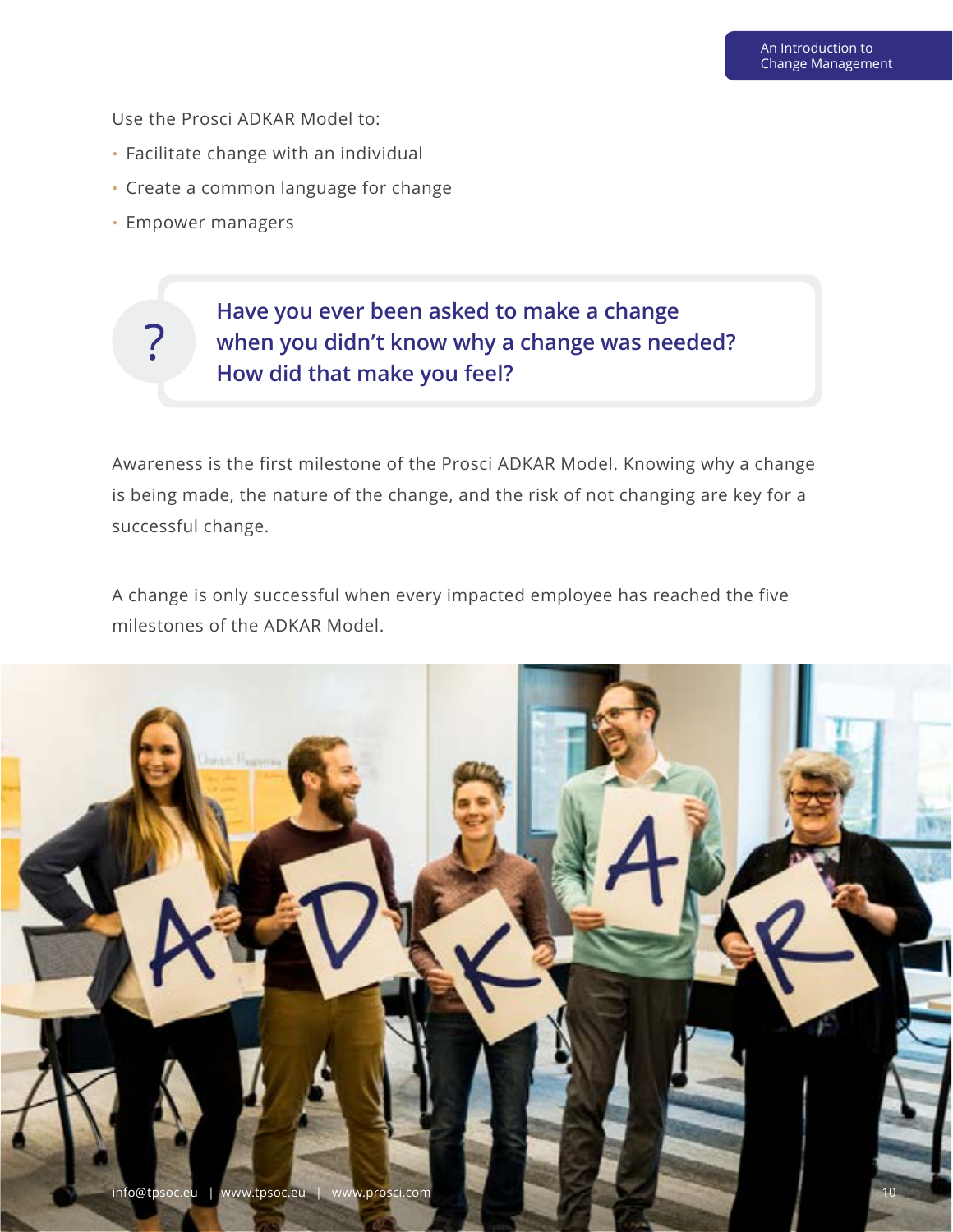# **9 out of 10 executives**

Prosci has certified over **say organizational agility is critical to business success.**<sup>2</sup>

> 2 *Building a Nimble Organization: A McKinsey Global Survey*. mckinseyquarterly.com, July 2006.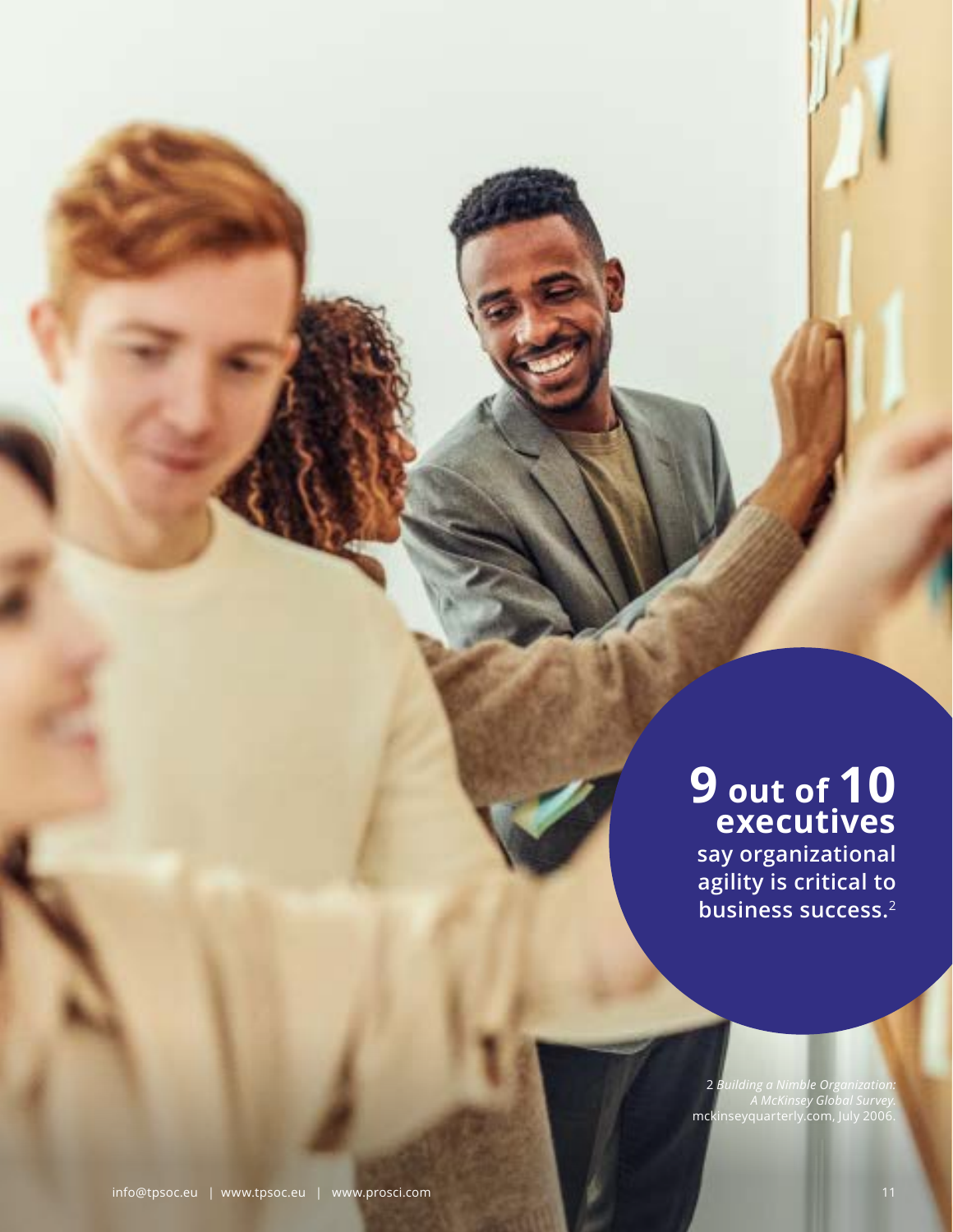## Change Management for Organizational Projects and Initiatives

Although change happens one person at a time, change management at the organizational level can help facilitate this change across groups. The Prosci 3-Phase Process guides leaders through the phases of change management activity during a project.

#### **Prosci 3-Phase Process**



#### Phase 1 – Prepare Approach

The first phase in the Prosci Methodology helps teams clearly define success for the project or initiative. It also enables teams to define the change impacts and impacted groups, as well as the overall approach to the change management strategy. During this phase, change leaders answer questions like:

- "What are we trying to achieve with this change?"
- "Who must do their jobs differently and how?"
- "Who are the sponsors and people managers we need to involve to make this successful?"

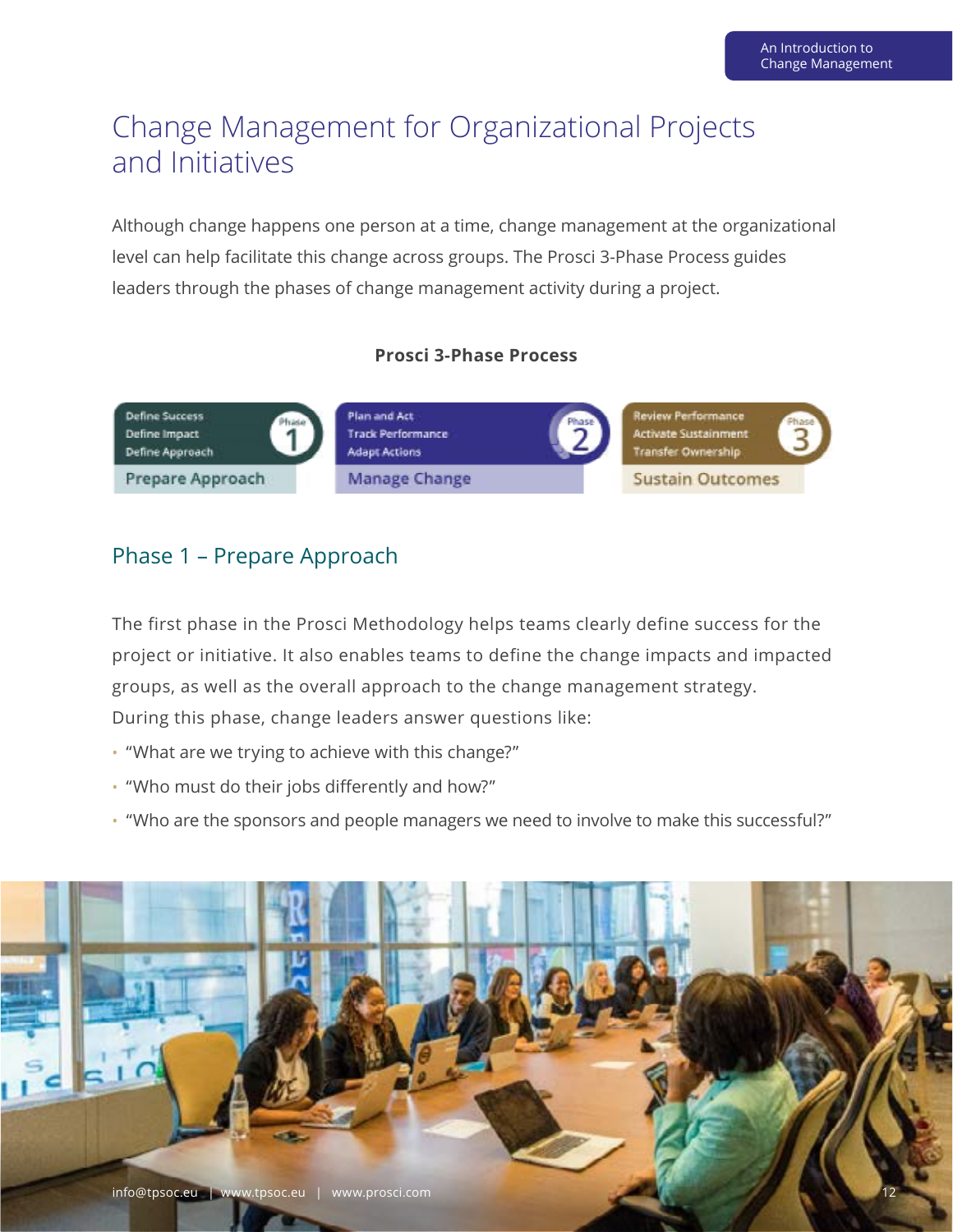#### Phase 2 – Manage Change

The second phase of the Prosci 3-Phase Process advances individuals through the change process and involves the bulk of change management work.

Phase 2 – Manage Change involves:

- Developing a Master Change Management Plan, which includes an ADKAR Blueprint and specific change management plans, such as the Sponsor Plan and Communications Plan
- Executing activities, and tracking outcomes and performance
- Adapting actions as needed

#### Phase 3 – Sustain Outcomes

The third phase focuses on actions designed to sustain the change over time, including:

- Reviewing and documenting activities and outcomes
- Identifying gaps and opportunities for improvement
- Preparing key roles
- Transferring responsibility
- Celebrating success

?

**Think about a project at your organization. What percentage of its benefits depends on people changing the way they work? Do you have the support in place to help them make this change?**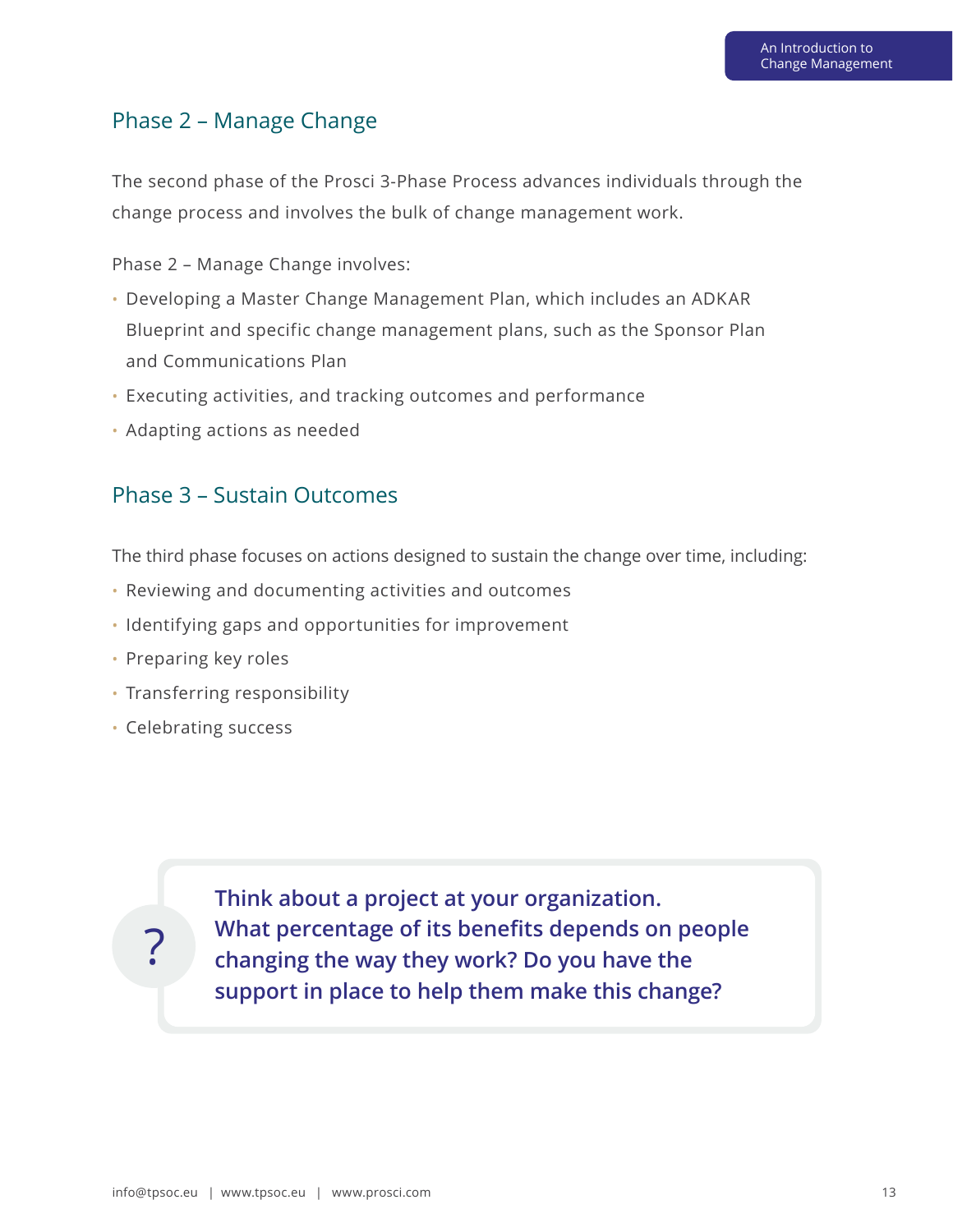## Enterprise Change Management

To be successful in an environment of rapid, concurrent and continual change, organizations must grow their change capability.

#### A mature change capability means:

- Change management is the norm on projects and initiatives
- Common change management processes and tools are consistently and constantly applied throughout the organization
- People from the very top of the organization to the front line know and fulfill their roles in leading change

Making change management a core capability brings impressive project success across the organization and builds your organization's capacity to embrace and succeed at constant change.

How would your organization benefit from improved outcomes, reduced resistance and greater agility today?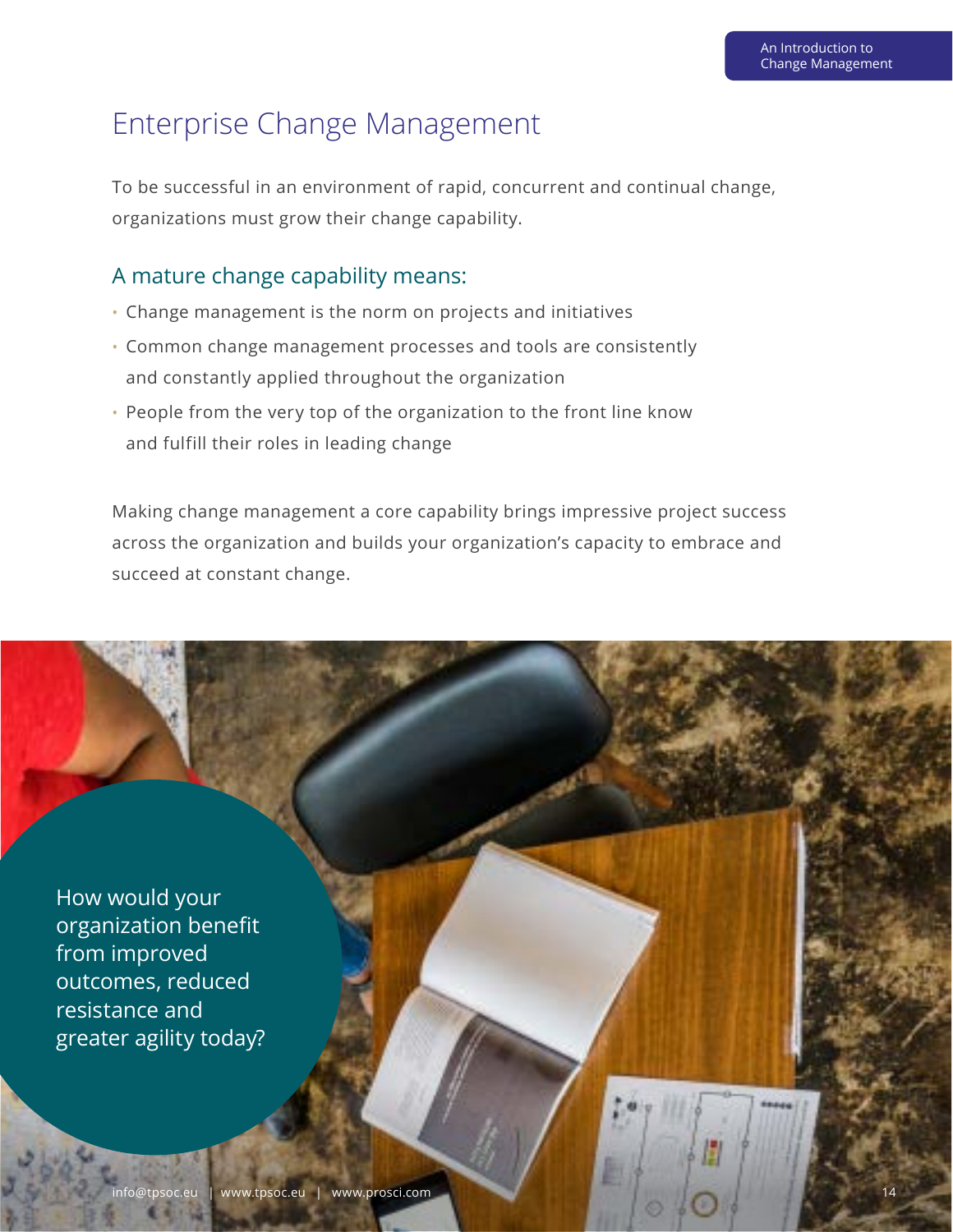# **79% of executives and senior leaders**

surveyed recognize the value of change management in their organizations.3

3 Prosci *[Best Practices in Change Management](https://www.prosci.com/resources/articles/change-management-best-practices)*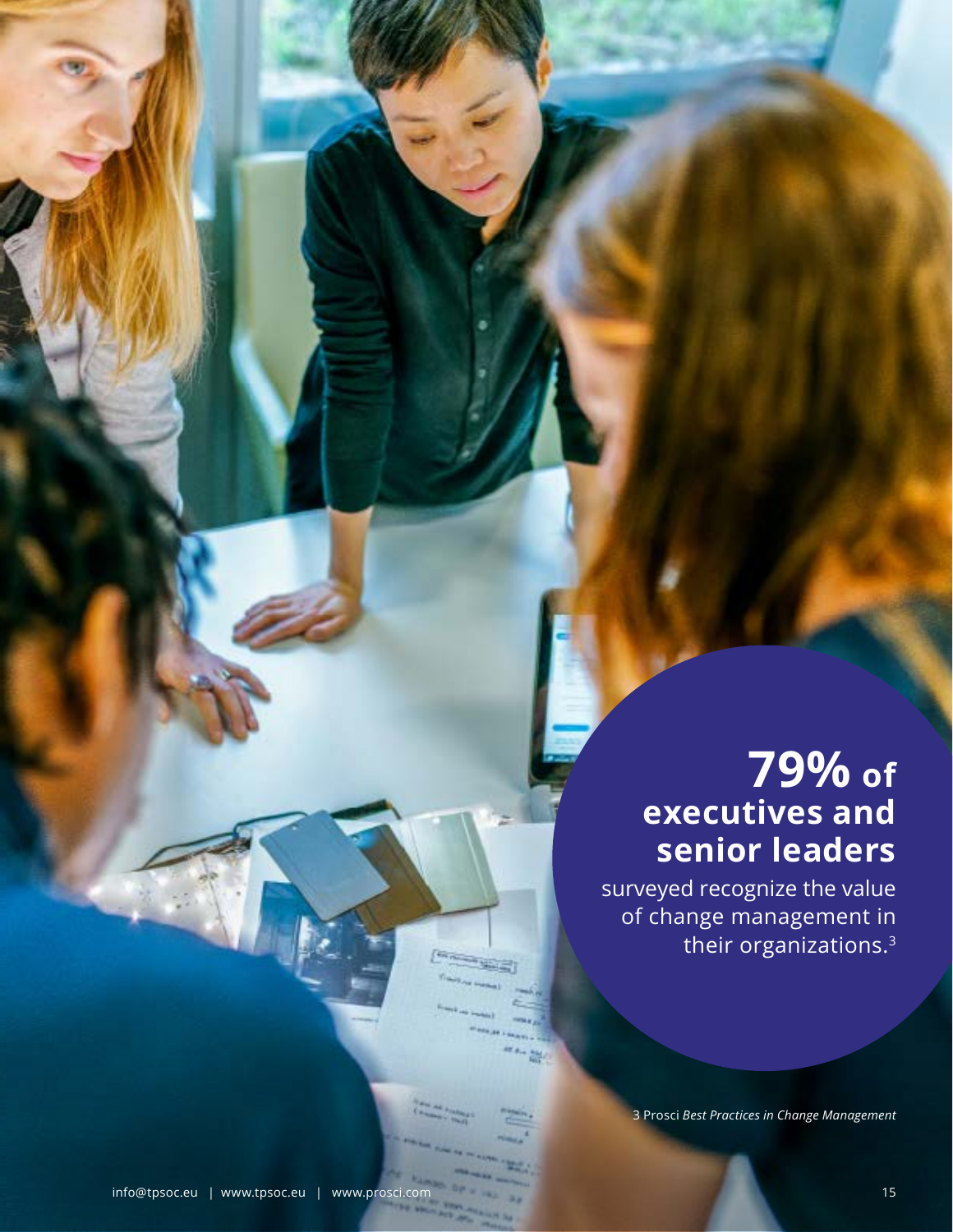

## Benefits and Results of Change Management



Prosci's research consistently shows that organizations with excellent change management achieve greater success with change.

#### **With excellent change management, employees:**

- $\sqrt{\phantom{a}}$  Adopt changes faster, more completely and more proficiently
- Stay engaged in the organization during disruptive change  $\sqrt{ }$
- $\sqrt{\phantom{a}}$  Understand why the change is happening
- $\sqrt{\phantom{a}}$  Have the time and tools to get on board and feel heard and supported

Source: Prosci *[Best Practices in Change Management](https://www.prosci.com/resources/articles/change-management-best-practices)*